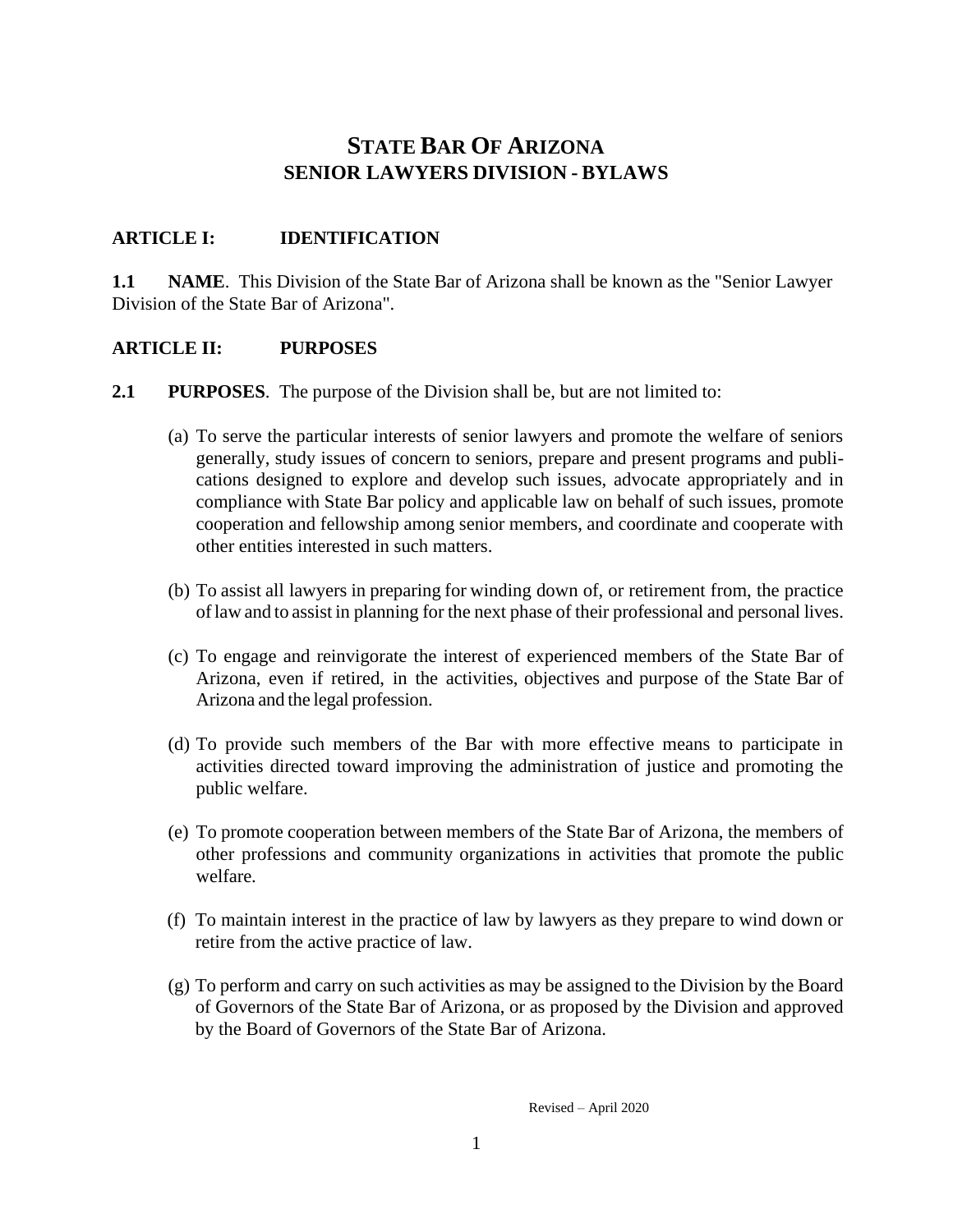**2.2 LIMITATIONS:** In addition to these bylaws, the Division must adhere to the Rules of the Arizona Supreme Court and the State Bar Board of Governors' bylaws and policies. If these bylaws conflict with the Rules of the Arizona Supreme Court or the State Bar Board of Governors' bylaws and policies, the Rules of the Arizona Supreme Court and the State Bar Board of Governors bylaws and policies shall govern.

#### **ARTICLE III: MEMBERSHIP**

**3.1 MEMBERS.** All members of the State Bar of Arizona who are sixty-five (65) years of age shall be members of the Senior Lawyer Division of the State Bar of Arizona.

#### **ARTICLE IV: OFFICERS**

**4.1 OFFICERS**. The officers of the Senior Lawyers Division of the State Bar of Arizona shall be the President, the President-Elect, a Secretary and a Treasurer.

**4.2** PRESIDENT. The President shall perform such duties as are required by the Board of Governors, not inconsistent with the bylaws or the policies established by the Executive Council and shall report on the actions of the Board of Governors to the Executive Council at its regular meetings. The President, or his or her designee, shall preside at all meetings and have general charge of the affairs and oversight over the management of the Division. The President, or his or her designee, may appoint members to various working groups as may be established.

**4.3 PRESIDENT-ELECT**. The President-Elect shall consult with and assist the officers of the Division as directed by the President and shall assist the President as requested, as well as perform other duties and responsibilities as may be delegated to him or her.

**4.4 SECRETARY**. The secretary shall consult with and assist the officers of the Division as to the work of the Division generally in the manner and to the extent they may request. The Secretary shall keep a true record of the proceedings of all meetings of the Division and of the council, whether assembled or acting under submission. The secretary shall provide the State Bar staff with a copy of the minutes of all meetings. The Secretary, in conjunction with the President, as authorized by the council, shall attend generally to the business of the Division.

**4.5 TREASURER.** The Treasurer shall maintain a record of and safely account for any funds belonging to, or entrusted to, the Division and act as Budget Officer. The Accounting Office of the State Bar shall keep an accurate record of all monies appropriated to the Division and expended by the State Bar for the purposes of the Division. The Treasurer receives reports, and other documents prepared by the Accounting Department of the State Bar as to the Division funds, revenues, and expenditures, and works with State Bar staff and the accounting department to ensure the accuracy of the reports. The Treasurer reports on the Division's present and projected financial condition at each meeting of the Executive Council. State Bar staff and the Budget Officer advise the officers and council as to the financial impact of any proposed action by the officers, executive council or Division.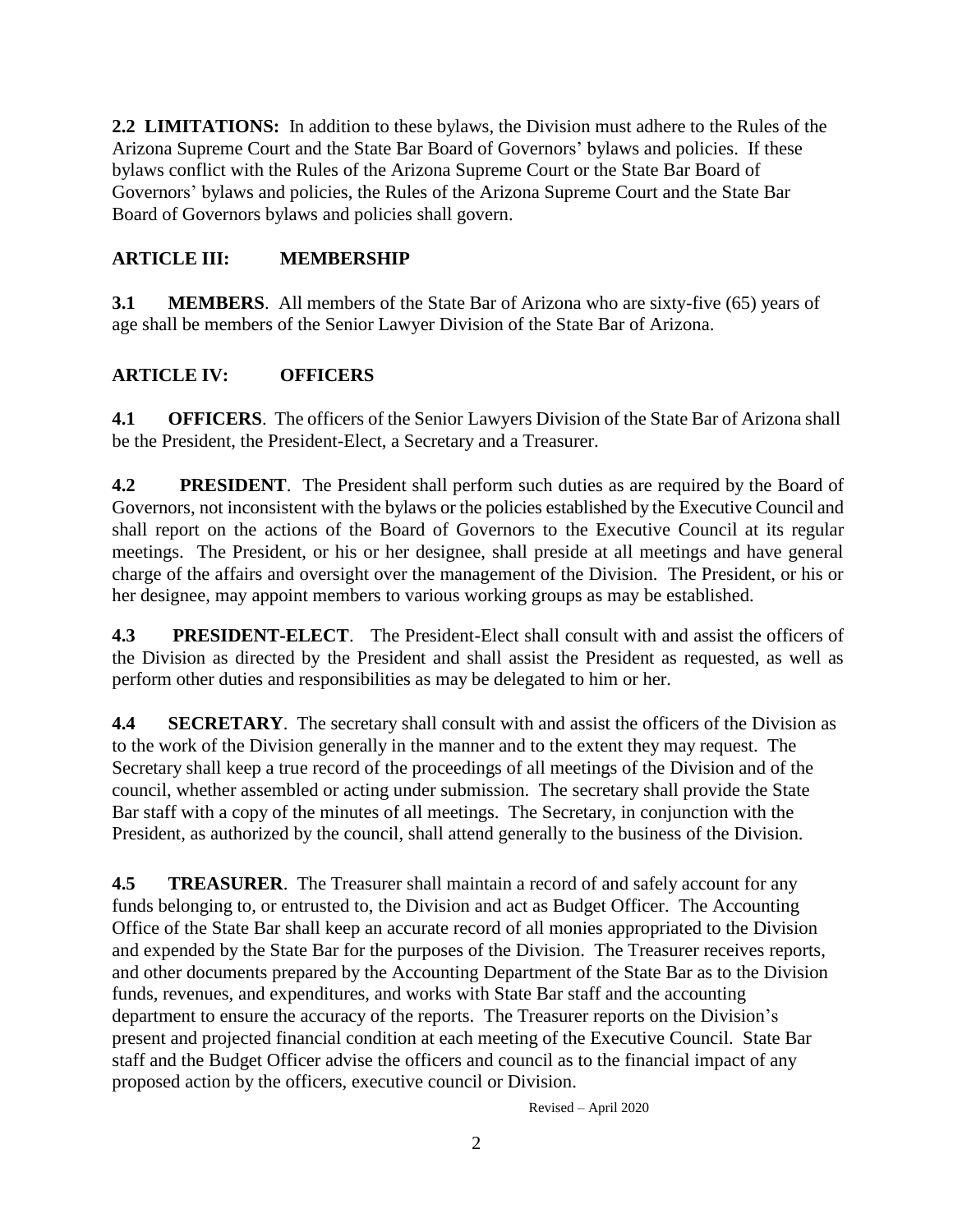#### **ARTICLE V: EXECUTIVE COUNCIL**

**5.1 EXECUTIVE COUNCIL.** The Executive Council shall have full power and authority in the interval between meetings of the Senior Lawyers Division to do all acts and perform all functions that the entire Division itself might perform, not inconsistent with these bylaws or policies established at the last Annual Meeting. Voting members of the Executive Council shall be the four (4) division officers, the immediate Past President of the Division, the ten (10) district representatives, and the two (2) at-large Council members. The Executive Council during the interim between annual elections, may fill all vacancies in its own membership or in any of the offices for the remainder of the unexpired term, at which time the Council seat or office may be filled for the next term of office by majority vote of the Executive Council.

#### **ARTICLE VI: COMPOSITION OF THE EXECUTIVE COUNCIL**

**6.1 COMPOSITION**. Composition of the Executive Council:

A. For purposes of the election of the district representatives to the Executive Council of the Senior Lawyers Division of the State Bar of Arizona, the State of Arizona shall be divided into four (4) districts:

- (i) District One: District One shall include Cochise, Gila, Graham, Greenlee, La Paz, Pinal, Santa Cruz and Yuma counties;
- (ii) District Two: District Two shall include Apache, Coconino, Mohave, Navajo and Yavapai counties;
- (iii) District Three: District Three shall include Pima County;
- (iv) District Four: District Four shall include Maricopa County.

B. The Executive Council shall include ten (10) members elected by the Division Membership for two-year terms as follows:

- (i) From District One, one (1) member;
- (ii) From District Two, one (1) member;
- (iii) From District Three, three (3) members;
- (iv) From District Four, five (5) members.

Only the division membership residing within each District shall vote for the Executive Council member(s) for that District.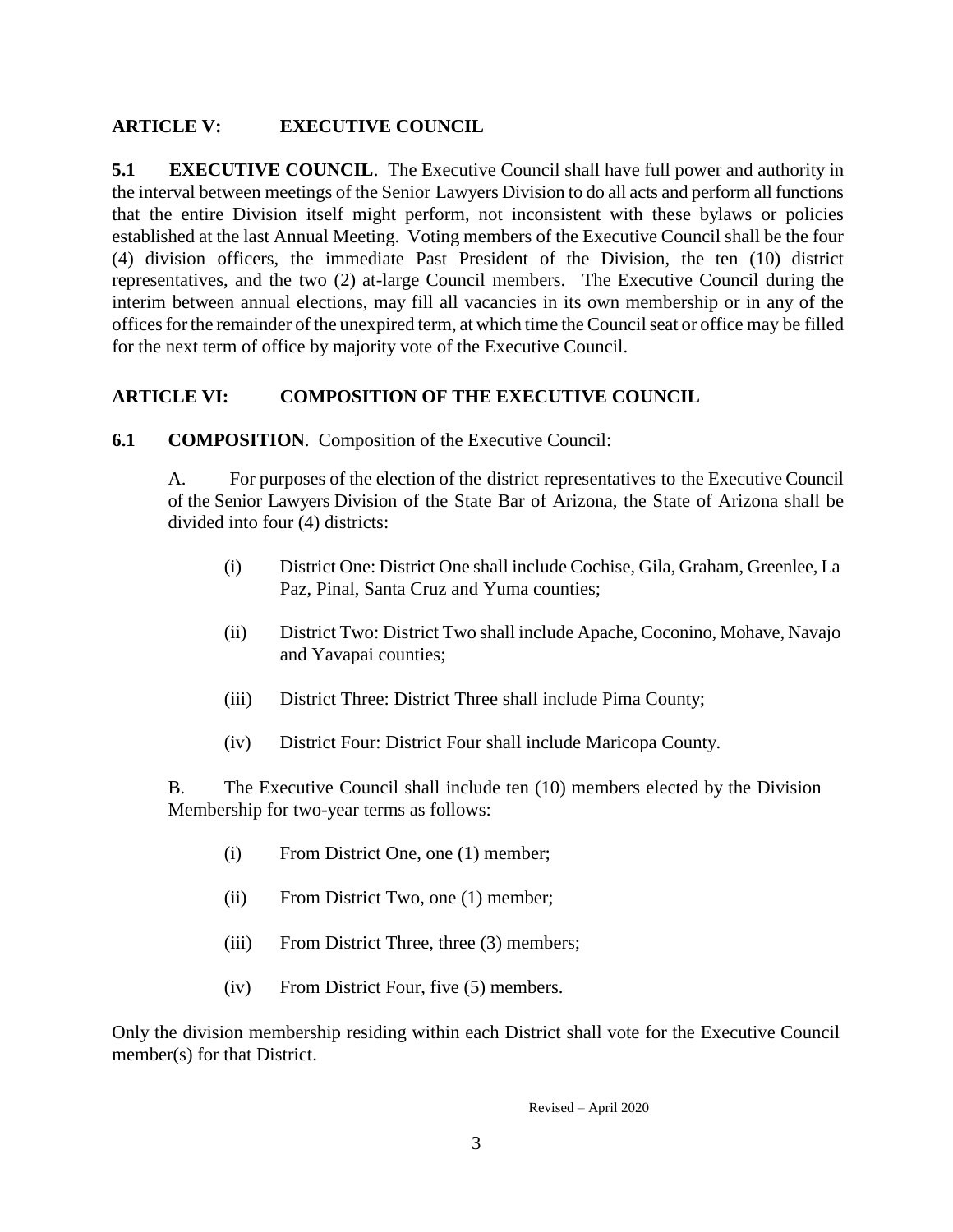C. Up to two (2) additional members at large may be appointed from year to year by the President of the Senior Lawyer Division with approval of the Executive Council.

D. The President of County or in-state Regional Bar Senior Lawyers Division, or their designee, shall sit as Ex-Officio non-voting members of the Council.

**6.2 ABSENTEEISM.** If any officer or member of the council shall fail to attend two consecutive meetings of the council, the officer or council member's office shall be automatically vacated, unless excused upon good cause accepted by the members of the council.

**6.3 VACANCIES**. Where a voting Council member is elected to an officer position, that Council member<sup>1</sup>s seat shall be deemed vacated. **EACH DISTRICT REPRESENTATIVE MUST RESIDE OR BE EMPLOYED IN THAT PERSON'S DISTRICT OTHERWISE THE OFFICE SHALL BE DEEMED VACATED.** The vacant seat will be filled as provided in paragraph 5.1 above.

## **ARTICLE VII: MEETINGS**

**7.1 ANNUAL MEETING**. The Annual Meeting of the Division shall be held in conjunction with the Annual Meeting of the State Bar of Arizona. The Executive Council shall allocate a suitable time and place for such Annual Meeting. All members of the Division shall be notified of the time and place of such Annual Meeting and invited to participate.

**7.2 QUORUM**. The members of the Senior Lawyer Division present at the Annual Meeting shall constitute a quorum. Any members of the Senior Lawyers Division present at the Annual Meeting shall be entitled to vote on matters that arise at that meeting, except as specifically provided for in these Bylaws.

#### **ARTICLE VIII: ELECTIONS**

**8.1** Except as provided below, the election of officers and members-at-large shall be completed within twenty (20) days of the Annual Meeting. Officers and members-at-large shall be elected by an electronic ballot to all members of the Division. All officers must be members in good standing of the State Bar of Arizona, but may have opted for inactive or retired status.

**8.2** In each Election held, the membership of the Division shall elect:

- (a) a President-Elect who shall serve a one-year term after which he or she will automatically succeed to the office of the President for a one-year term;
- (b) members to two-year terms to fill expiring terms of district representatives to the Council pursuant to Section 6.1. This provision does not apply to the Officers of the Division;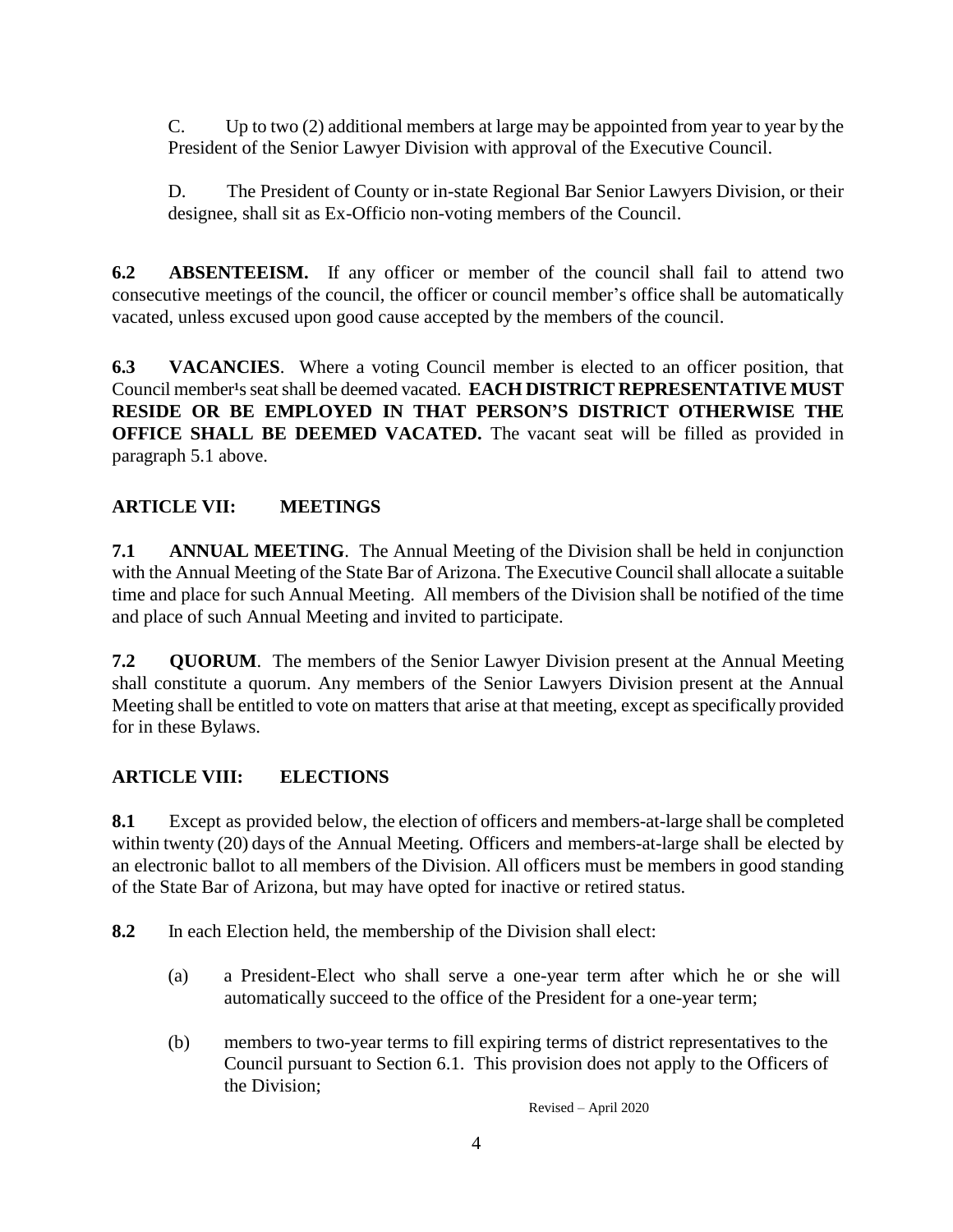(i) Upon formation of the Division, the initial terms of district representatives from Districts Three and Four shall be staggered to provide continuity for the division. One District Three member shall initially be appointed by the President of the Board of Governors for a one-year term; the remaining two shall each be appointed for a two-year term. Two District Four members shall initially each be appointed by the President of the Board of Governors for a one-year term; the remaining three shall each be appointed for two-year terms. Thereafter, all district representatives will be required to participate in elections to gain or retain their seats.

- (c) a Secretary and Treasurer each to serve a one-year term.
- **8.3** In order to be elected President-Elect, a member must have served on the Senior Lawyer Division Executive Council as an officer, committee chair, or member of the Executive Council for at least one full year.
- **8.4 IMMEDIATE PAST PRESIDENT**: At the end of the president's term of office, the immediate past president shall become a voting member of the council as Immediate Past President for a term of one year.
- **8.5 TERMS OF OFFICE:** The term of office shall begin with the adjournment of the Annual Meeting following the election and shall end following the Annual Meeting at which a successor has been duly elected. If at the close of any term of office a successor has not been elected, then the term shall be extended until a successor shall have been elected pursuant to the provisions of this Article and shall thereafter serve the terms set forth in Section 8.2, above.
- **8.6 FORMATION OF THE DIVISION**: To enable the prompt and complete formation of the Senior Lawyer Division, all positions will be appointed by the President of the Board of Governors of the State Bar of Arizona. Thereafter, all positions shall be filled by election, except as provided by these bylaws, or should a position be vacated prior to the expiration of the term of office.

## **ARTICLE IX: WORKING GROUPS**

**9.1** The President may establish working groups and define their activities.

## **ARTICLE X: AFFILIATION**

**10.1** The Senior Lawyers Division of the State Bar of Arizona shall be affiliated with the Senior Lawyers Division of the American Bar Association. The President of the Senior Lawyers Division of the State Bar of Arizona shall from among candidates identified by a nominating working group appoint representatives to the Senior Lawyer Division of the American Bar Association and its